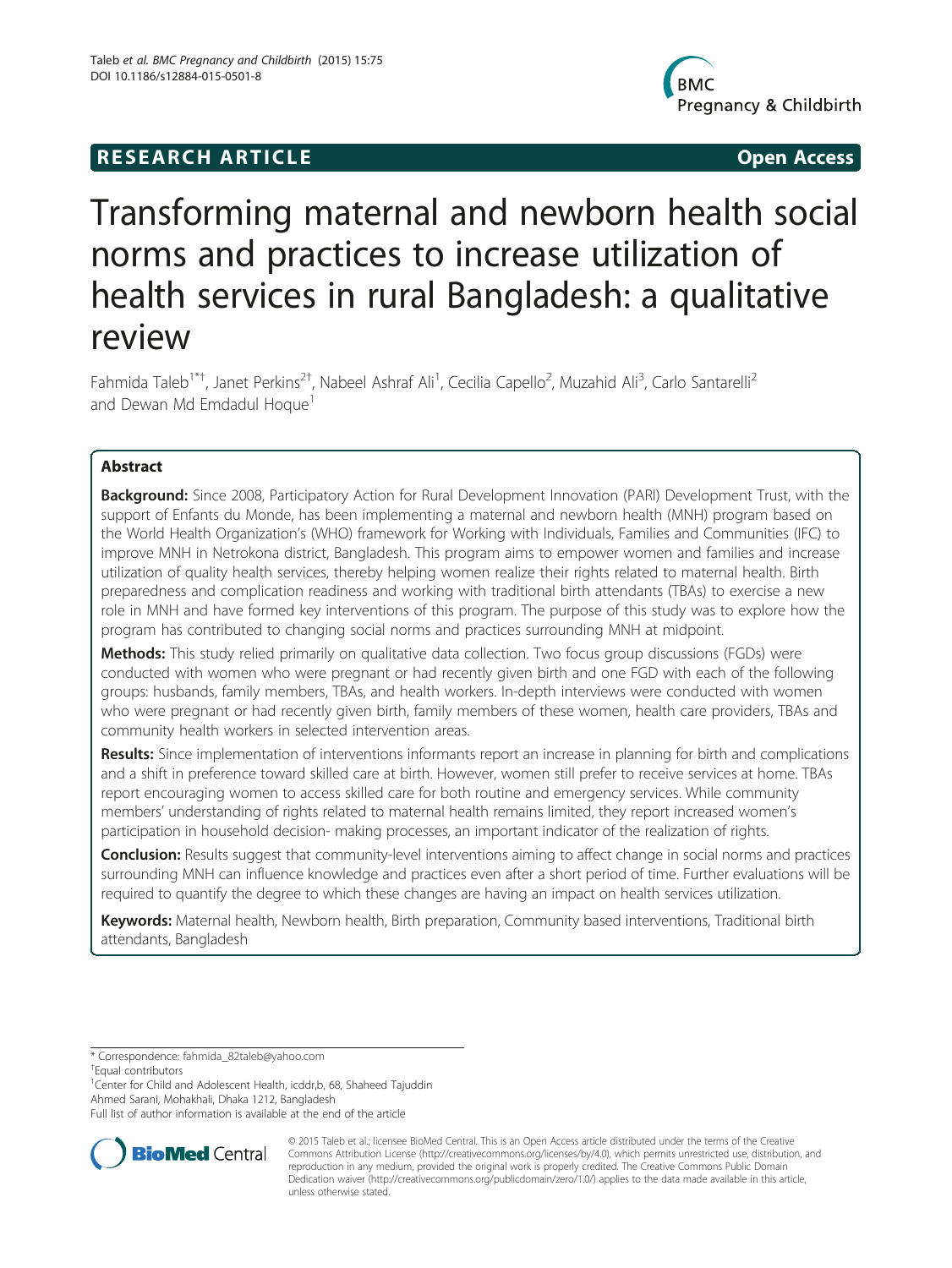#### Background

#### Maternal and newborn health in Bangladesh

Bangladesh is among the many countries that have struggled to reduce the risks faced by mothers and newborns. Despite significant progress, the most recent maternal mortality ratio (MMR) estimate of 194 maternal deaths per 100,000 live births remains significantly higher than the developed world [\[1](#page-10-0)]. Moreover, while impressive gains have been achieved in reducing under-5 mortality, neonatal mortality has proven resistant to improvement and now accounts for 57% of all deaths of children under the age of 5 [\[2](#page-10-0)]. The vast majority of these deaths are preventable when women and families have access to and utilize routine and emergency maternal and newborn health (MNH) services [\[3](#page-10-0)].

However, in spite of considerable efforts by both the public and private health sectors, numerous barriers continue to prevent women and newborns from receiving these life-saving services, particularly in remote areas. The three-delays model, which identifies 1) the delay in deciding to seek appropriate obstetric care; 2) the delay in reaching appropriate services once the decision has been made; and 3) the delay in receiving services one at the health facility, remains highly relevant for analyzing factors contributing to low utilization of services in these regions [[4\]](#page-10-0). The government of Bangladesh is committed to improving MNH and is currently implementing a strategy which aims to expand the provision of both routine and emergency services to even the most underserved regions [[5\]](#page-10-0). Yet while the expansion and improvement of health services is essential to improving MNH and serves to address the third delay in particular, it is equally important to address the first two delays, and more globally to empower women, families and communities in order to assure that women seek and reach the care which they need. Overcoming these delays often requires tackling social, economic and cultural factors operating at the household- and community-levels.

Netrokona district, located in northern Bangladesh near the Indian border, is characterized by low socioeconomic status, a paucity of formal health services, and poor infrastructure. As a result, birth with the support of a skilled attendant, defined as an accredited health professional, such as a midwife, doctor, nurse or a community-based skilled birth attendant (CSBA)<sup>a</sup>, is even lower than the national rate. Only 10% of women give birth in the presence of a skilled attendant, compared to 24.4% nationally [[6\]](#page-10-0).

Against this backdrop, Participatory Action for Rural Innovation (PARI) Development Trust, a local nongovernmental organization (NGO), supported by the Swiss NGO Enfants du Monde, has been implementing a program based on the World Health Organization's framework for working with Individuals, Families and Communities (IFC) to improve MNH [[7\]](#page-10-0). Grounded on the principles of Health Promotion, the overarching objectives of the IFC framework are to empower women, men, families and communities to improve MNH and increase access to quality health services. Interventions within the IFC framework aim to improve the care of women and newborns in the home and the community and to overcome the first two delays of the three delays model.

#### The IFC program in Netrokona

Based on the IFC framework and in consultation with local authorities and community actors, the program in Netrokona district has focused on birth preparedness and complication readiness and working with traditional birth attendants (TBAs) to serve a new role in MNH which prioritizes education, referral and social support of women rather than birth attendance. These interventions aim to influence the social and cultural norms and practices surrounding care seeking in order to increase the utilization of skilled MNH services. Notably, prior to implementation of activities a situation analysis in 2005 revealed a general lack of planning for using skilled MNH services in anticipation of birth and potential complications. With few exceptions, women preferred birth with a TBA at home and did not recognize the value of the presence of a skilled attendant. Rarely were actions taken by women and families to prepare to access skilled care. TBAs considered themselves the principal provider of MNH services, as did women and families. Men generally felt that pregnancy and birth were a woman's affair only and therefore remained hesitant to be involved, while still being the primary decision-maker, as the gate-keeper of family finances and women's movement outside the household. All of these factors contributed to a low level of seeking and utilization of health services, and the program aims to influence these underlying factors to improve the health of women and newborns.

The program employs a rights-based approach as opposed to a needs-based approach to programming. Increasingly the international community has recognized that preventable maternal mortality and morbidity are primarily a result of the violation of women's basic human rights; therefore, assuring that women have the opportunity to experience pregnancy and childbirth safely is not charity but rather a right to which they have legitimate claim [\[8](#page-10-0)-[10\]](#page-10-0). The IFC program promotes women's maternal health rights by increasing community awareness of women's right to access quality maternal health services and by increasing women's household decision-making authority so that they can autonomously seek care.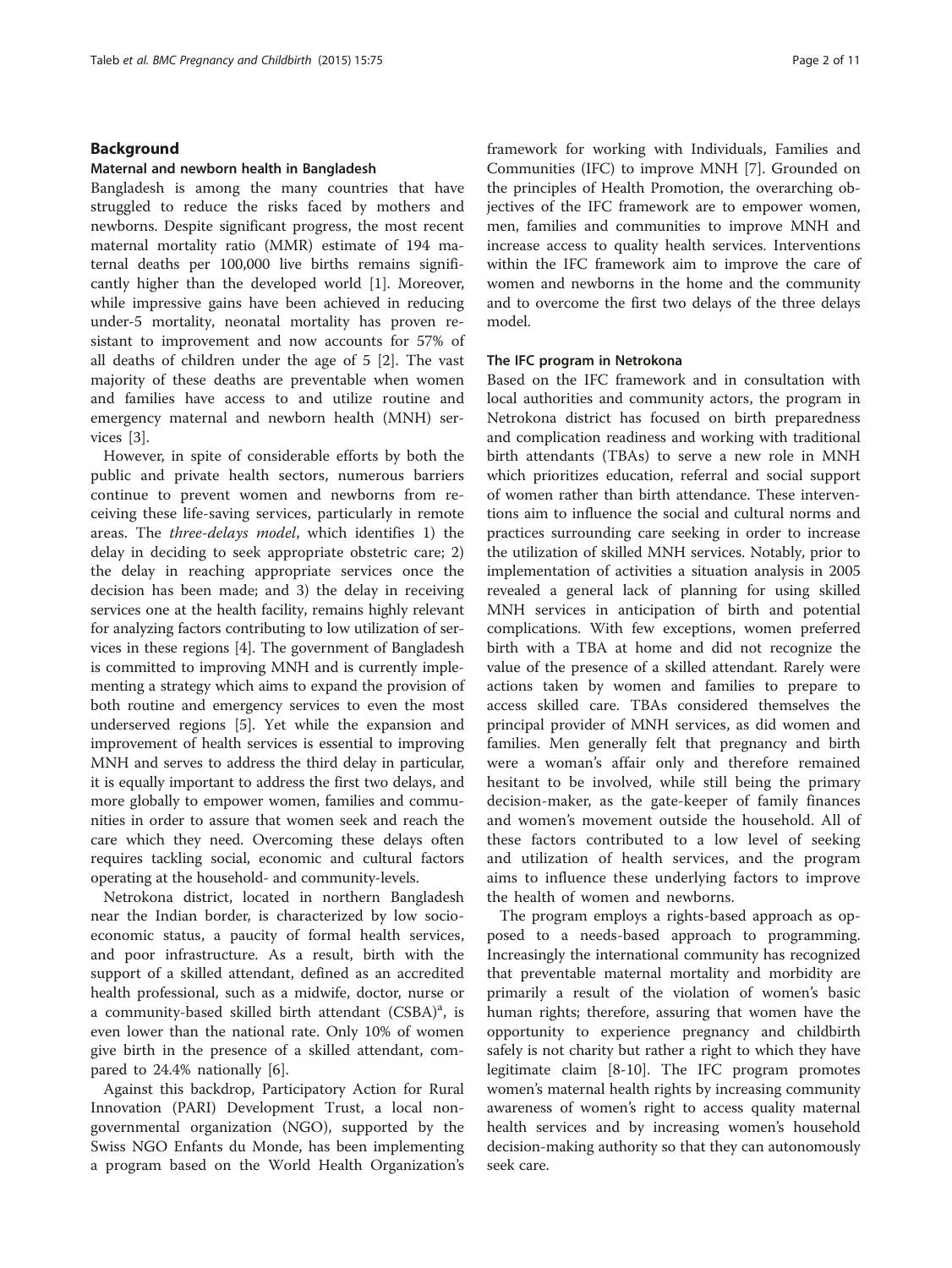Implementation of the IFC program was initiated in 2008 by PARI Development Trust, a local nongovernmental organization (NGO), with the financial and technical support of Enfants du Monde, an NGO based in Geneva, Switzerland. Partners collaborating in the program include the Health and Family Welfare Department of Netrokona district and the following local NGOs: Jatio Tarun Sangha, Garo Baptist Convention/Primary Health Care Project and World Vision Bangladesh. Four of eight unions of Kalmakanda Upazila (sub-district) of Netrokona district were selected for implementation of program activities, namely Barkhapon, Rangchati, Nazirpur and Kharnoi, with program coverage in 80 of the 167 villages comprising these unions.

In order to promote birth preparedness and complication readiness, partner organisations worked with community representatives to elaborate a community awareness strategy including educational activities and support materials. Community- and facility-based health workers were trained to work one-on-one with pregnant women and their families to assist them in creating a plan and to work in groups with community representatives to build community awareness of the importance of birth preparedness and complication readiness.

A Birth and Emergency Preparedness Plan (BEPP) card was produced in collaboration with local partners. The card was developed by program partners according to WHO recommendations for birth preparedness and complication readiness, designed specifically for an illiterate or semi-literate target population. Prior to its utilization, the card was submitted to, approved and endorsed by the Health and Family Welfare Department of Netrokona district. This card illustrates the following preparations that women should consider in anticipation of birth: selecting a birth attendant; choosing a birth place and transportation to reach the birthplace; organizing with a birth companion; identifying a potential blood donor; developing a strategy to save money for costs related to pregnancy; and identifying where to seek care in the case of complications. This card also contains illustrations of the most common danger signs to help women and families identify complications and seek care in a timely manner. Women receive the card in one of two ways: from health care providers in facilities who distribute the card to women during antenatal care (ANC) visits and use it to help them develop a plan, or alternatively from CHWs who make home visits to women to provide them the card and help them to use it. This two-pronged strategy guarantees complete or near complete coverage of all women in the implementation site. The plan is then reviewed with the woman during all subsequent contacts with health workers during pregnancy.

After developing the plan with a health worker, women are encouraged to share it with their husbands and other influential family members, such as mothers and mothers-in-law. This exercise is intended not only to encourage women and families to choose skilled attendance at birth and seek skilled care in response to danger signs but also to empower women to participate in household decision-making processes, which is defined as their right [[11\]](#page-10-0).

As for the intervention pillar related to influencing the role of TBAs, meetings and workshops were conducted quarterly by program staff with TBAs, village doctors and homeopathic doctors to address defining new roles and responsibilities within MNH and discussing the importance of birth with a skilled attendant. They were also educated on danger signs in women and newborns and encouraged to refer and accompany women to health services in response to complications.

A midterm assessment of the program was conducted at the end of 2011, three years into the implementation of activities, in order to assess progress toward reaching program objectives. In this article we will review some of the results of this assessment to explore how the IFC program's interventions are influencing social norms and practices related to MNH care seeking, specifically in the areas of birth preparedness and complication readiness and the role of TBAs and demonstrate how this, in turn, is promoting women's rights related to maternal health.

#### Methods

#### Study design

The midterm assessment of the IFC program relied primarily on qualitative methods, with focus group discussions (FGDs) and semi-structured interviews forming the basis of data collection. Data was collected between October and December of 2011.

#### Study sites

The study sites were selected from the IFC program's implementation area comprised of the four unions of Barkhapon, Rangchati, Nazirpur, and Kharnoi, located in Kalmakanda upazilla. Two villages were selected from each union based on discussions with participating local NGOs and CHWs. As this study was conducted to evaluate changes resulting from IFC program implementation, selection of sites was based on the presence of program activities and distance from Kalmakanda. The rational was to ensure the reliability of data through proper representation of informants from all unions covered by the program. We considered the distance from Kalmakanda for ensuring researchers' accessibility to participants that could otherwise be constrained by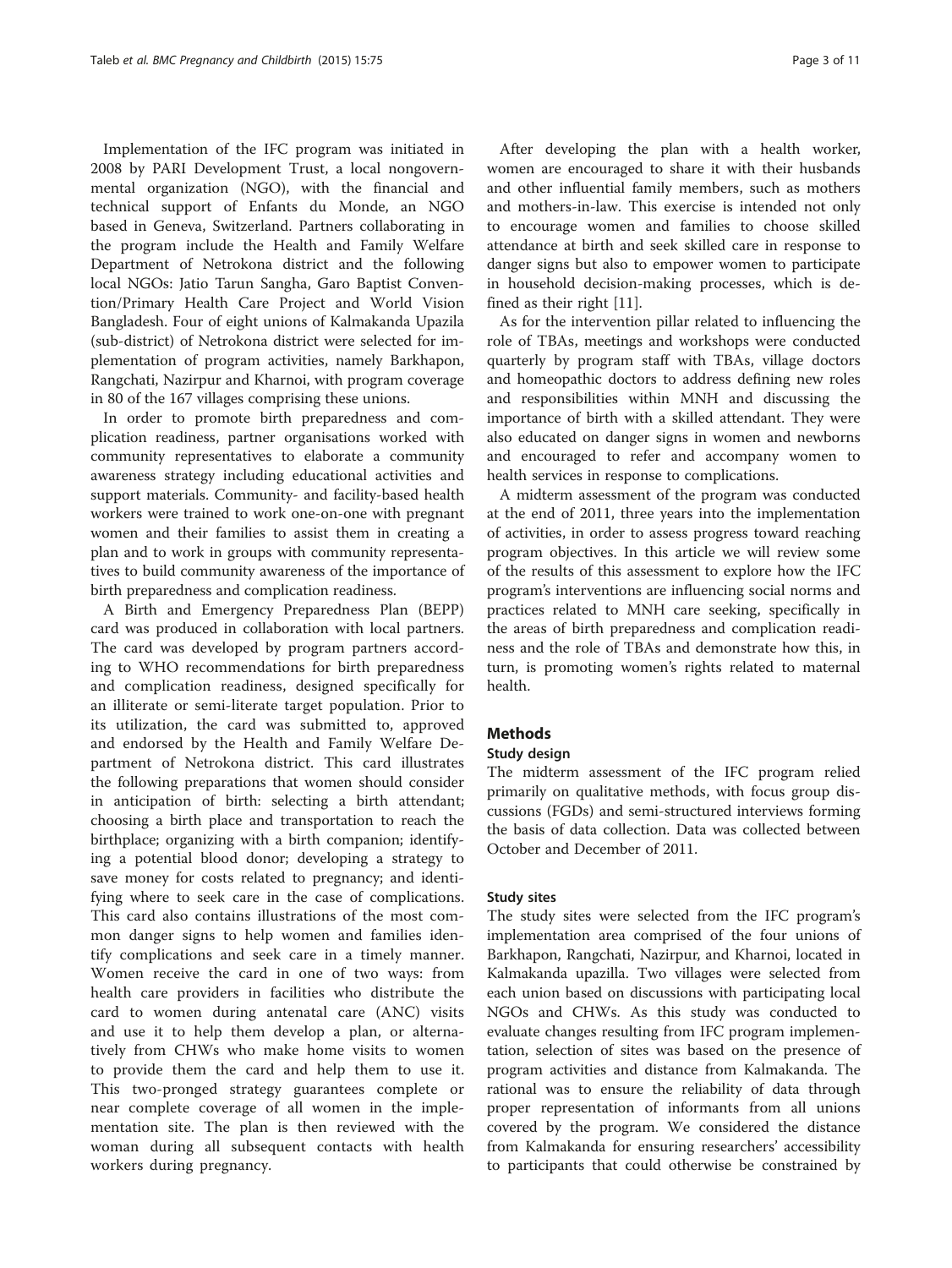geographical barriers and seasonal adverse weather. Study sites are described in Table 1.

#### Data collection

A team of five anthropologists, composed of one male and four female members with academic and professional backgrounds in social science research, conducted a series of FGDs and semi-structured interviews. The data collection team for the FGDs consisted of three members: one moderator and two members who simultaneously served as note-takers and gate-keepers. The semi-structured interviews were performed with individual participants by one interviewer. Female researchers moderated FGDs and semi-structured interviews with female participants and the male researchers conducted them with male participants. With the semi-structured guidelines used in the data collection, all the researchers had the freedom to ask follow-up questions about any new ideas or issues surfacing during the conversations for better understanding.

Two FGDs were conducted with pregnant women (defined as having completed at least 5 months of pregnancy) and women who had recently given birth (defined as within the previous 12-month period) and one each with following groups: husbands of women who were pregnant or had recently given birth, family members, TBAs, and health workers recruited from the partner NGOs as community health workers and facility-based health care providers. The focus group size varied from six to ten participants. In addition, semi-structured interviews were conducted with women who were pregnant or had recently given birth, family members of these women, health care providers, TBAs and CHWs.

All of the researchers were trained prior to approaching potential participants on predefined eligibility criteria for participation and on how to approach them to join as participants. Researchers obtained the contact information of women who had recently given birth from program registries and documents of partner NGOs after which they contacted them directly

| <b>Table 1 Study sites</b> |  |  |
|----------------------------|--|--|
|----------------------------|--|--|

| <b>Union</b> | Village        |
|--------------|----------------|
| Barkhapon    | <b>Bishari</b> |
|              | Gaypur         |
| Rangchati    | Garam para     |
|              | Chikon tup     |
| Nazirpur     | Kuttakanda     |
|              | Rahimpur       |
| Kharnoi      | Gobindha pur   |
|              | Bamon goan     |

in the community. They set a time to conduct the FGD or interview with those who fit into the category and agreed to participate. No partner NGO staff were present during data collection procedures. Participants of the FGDs and semi-structured interviews are described in Table 2.

The instruments for data collection were developed in English and translated into Bangla, the local language. All interviews and discussions were recorded upon obtaining relevant consent from the participants. The duration of the FGDs ranged from 60 to 90 minutes and 45 to 60 minutes for semi-structured interviews. Homogeneity of the participants in terms of following characteristics was maintained: age, number of pregnancies, number of children, education, religion, ethnicity, local organization membership, and socioeconomic status. Demographic data were collected at the beginning of each FGD which are provided in Table [3](#page-4-0). Key themes explored included knowledge and practices related to birth preparedness and complication readiness and awareness of rights related to MNH. Routine care seeking attitudes and behaviors were also examined (Table [3\)](#page-4-0).

#### Data analysis

The data analysis followed a standard textual analysis process. All FGDs and semi-structured interviews were transcribed. Field researchers who participated in data collection were involved in transcription to ensure accuracy. Transcripts were then verified to ensure completeness. Bangla-speaking researchers coded a limited number of transcripts to prepare an initial list of codes

| Table 2 Methods and participants of the study |  |  |
|-----------------------------------------------|--|--|
|-----------------------------------------------|--|--|

| Group                                                                          | Sample size                         |  |  |  |
|--------------------------------------------------------------------------------|-------------------------------------|--|--|--|
| Method 1: focus group discussions                                              |                                     |  |  |  |
| Pregnant women                                                                 | 1 FGD; 7 participants               |  |  |  |
| Women who gave birth within past 12 months                                     | 1 FGD; 6 participants               |  |  |  |
| Husbands of pregnant women/women who<br>gave birth within past 12 months       | 1 FGD; 6 participants               |  |  |  |
| Family members of pregnant women/women<br>who gave birth within past 12 months | 1 FGD; 6 participants               |  |  |  |
| Traditional birth attendants                                                   | 1 FGD; 9 participants               |  |  |  |
| Community health workers                                                       | 1 FGD; 6 participants               |  |  |  |
| Method 2: semi-structured interviews                                           |                                     |  |  |  |
| Facility based health care providers                                           | 7                                   |  |  |  |
| Traditional birth attendants                                                   | 4                                   |  |  |  |
| Community health workers                                                       | 4                                   |  |  |  |
| Pregnant women/women who gave birth<br>within past 12 months                   | 4                                   |  |  |  |
| Family members/husbands                                                        | 4 (2 family members;<br>2 husbands) |  |  |  |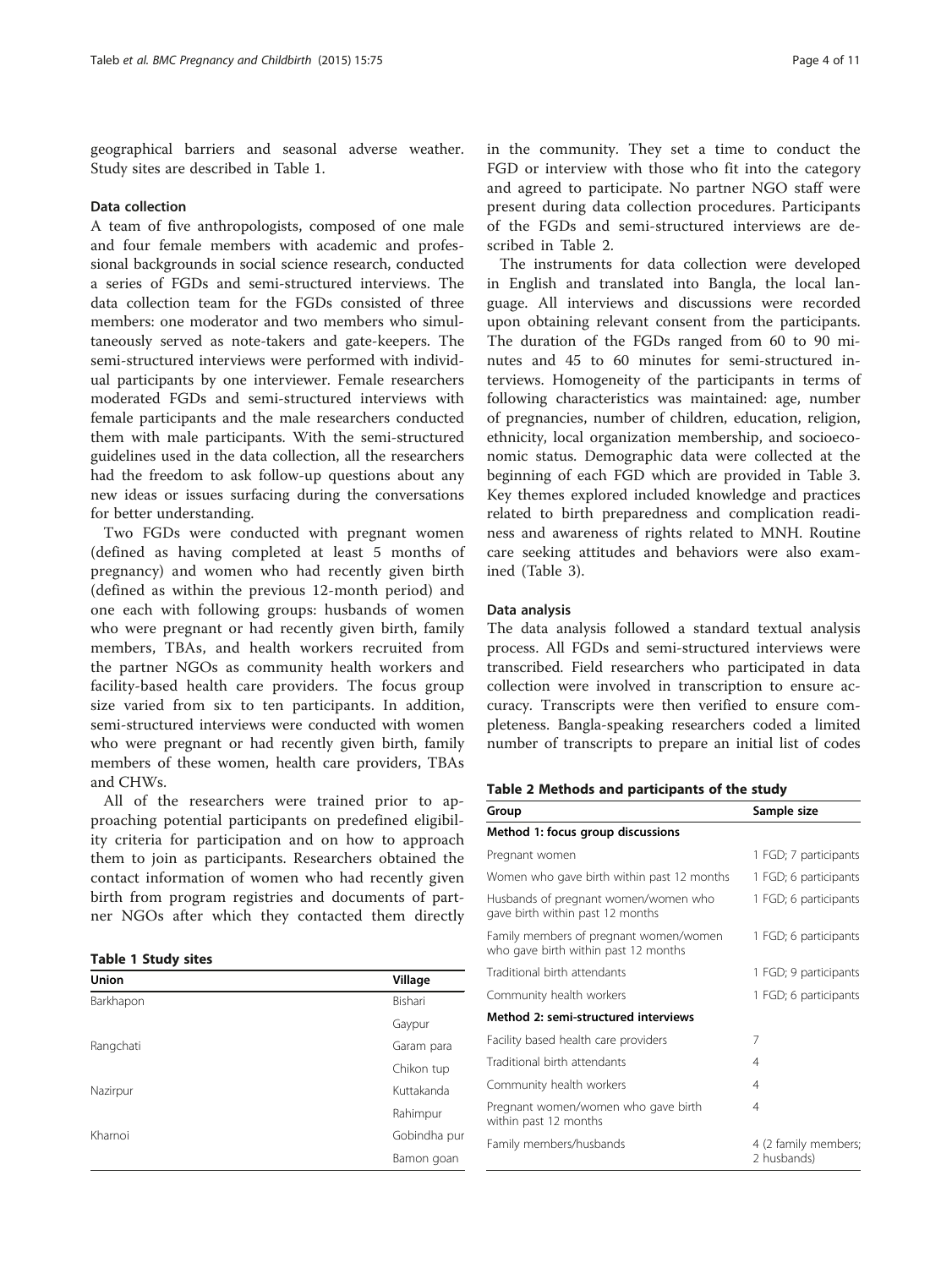| <b>FGD participants</b>      | Sub-group      | <b>TBA</b>   | Pregnant mother | Delivered mother        | <b>Husband</b> | MIL          | <b>CHW</b> |
|------------------------------|----------------|--------------|-----------------|-------------------------|----------------|--------------|------------|
| <b>Number of Participant</b> | ٠              | 09           | 07              | 06                      | 06             | 06           | 06         |
| <b>Education</b>             | Highest        | Class VIII   | Class VII       |                         | Class X        |              |            |
|                              | Average        | Literate     | Literate        | Primary level education | Class IX       | No schooling | <b>HSC</b> |
|                              | Lowest         | No schooling |                 |                         | Literate       |              |            |
| Age (Years)                  | <b>Highest</b> | 53           |                 |                         | 30             |              |            |
|                              | Average        | $40 - 45$    | $25 - 28$       | $25 - 27$               | $35 - 42$      | 45           |            |
|                              | Lowest         | 40           |                 |                         | 45             |              |            |
| Age at marriage              | <b>Highest</b> |              |                 |                         |                |              |            |
|                              | Average        |              | $15 - 17$       | $19 - 22$               | 25             |              |            |
|                              | Lowest         |              |                 |                         |                |              |            |
| Age at conception (Years)    | Highest        |              |                 |                         |                |              |            |
|                              | Average        |              | $25 - 27$       | $19 - 20$               |                |              |            |
|                              | Lowest         |              |                 |                         |                |              |            |

<span id="page-4-0"></span>Table 3 Demographic information of participants of FGDs

following which inter-coder reliability was established. All the transcripts were then coded accordingly. We categorized data under themes and sub-themes from the list of codes describing similar kind of data and later compared and contrasted them. Data from the FGDs and interviews were then compared for data triangulation for ensuring reliability of data. A content analysis was conducted according to the method illustrated by Graneheim and Lundman [[12](#page-10-0)]. The results were compared against the Situation Analysis of Maternal and Newborn Health: Netrokona District, Bangladesh 2005 conducted by PARI Development Trust and Enfants du Monde which was also carried out in Kalmakanda upazilla during the program planning phase.

#### **Ethics**

Ethical approval was obtained from the Ethical Review Committee of the International Centre for Diarrhoeal Disease Research, Bangladesh (ICDDR, B) prior to initiation of research. All ethical requirements were met to protect participants and their privacy. Written informed consent was obtained from each individual prior to their participation in the study during which they were informed on the scope, purpose, reporting, and method of maintaining anonymity in the study. The consent form and the research tools were translated into Bangla. None of the participants were given compensation or incentives for participation and this was stated in the consent form.

#### Results

#### Birth preparedness and complication readiness

According to study participants, planning for birth and emergencies is becoming common in the household,

particularly in contrast to 2005 when this type of planning was virtually non-existent. Participants expressed that this change has been facilitated by utilization of the BEPP card which had been introduced in the study area by CHWs of partner NGOs. All participating women were aware of the BEPP card and had used one to elaborate a plan for birth and complications. Women had received their cards from CHWs participating in the program or from health care providers when having sought ANC in health facilities. The card was deemed to be effective in transmitting information to participants regardless of literacy status and illiterate men and women expressed an in-depth understanding of the elements illustrated in the card.

Notably, most of the informants from each category could mention all or some of the danger signs. However, in some cases, women and men mentioned complications that are not considered danger signs. According to women, danger signs include weakness, nausea, abdominal pain, acute problems with urination, feeling thirsty, vertigo, fever, presentation of hands and feet of baby during birth, convulsions, bleeding, high fever, more than 12 hours of labor, discharge with a foul odor and loss of appetite. Husbands stated danger signs for pregnant women as high fever, persistent severe headache, leaking membranes without labor pain, convulsion and bleeding. They also mentioned foul odor of urine, bleeding and severe headache as danger signs in women postpartum. As for newborns, they related low birth weight, jaundice for more than two weeks and fever as danger signs. In 2005, the knowledge of actual danger signs was almost absent among women and men Many of the husbands were illiterate and stated that they learned about these danger signs from the illustrations in the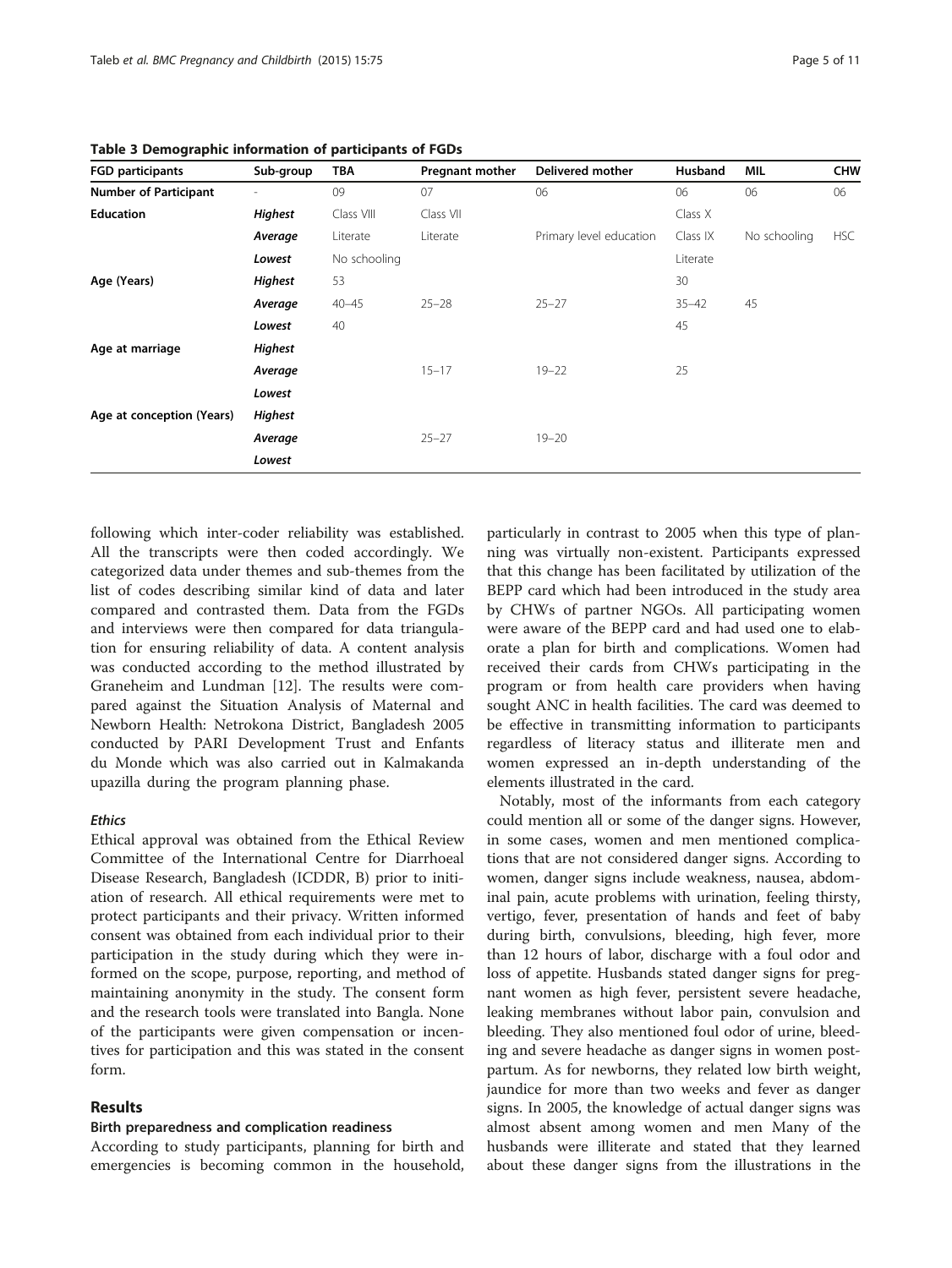BEPP card. However, the fact that some participants stated signs that are not actually considered danger signs may suggest a need to refine the illustrations or clarify messaging.

While some husbands admitted that they had not looked inside the card, they stated that they had discussed the plan with their wives and were aware of and in agreement with the plan that had been prepared. One area in which it appears men had been actively involved was in planning for potential costs related to pregnancy and birth. Program staff had educated families on the costs that could be incurred from birth in a facility and from receiving emergency services. The majority of male participants had developed a strategy for saving money for these expenses which was in contrast to 2005, at which time families did not have any plan or savings for expenses related to birth or emergency services. One husband explained:

"We collected everything beforehand and also saved money…[the CHW] advised me to save some money to get prepared if c-section was needed for [my wife's] delivery…she also said that in 70% cases, women may need a c-section as my [wife] was weak…so it was better to make preparations beforehand…"

Prior savings by the father of the child was found to be a primary source of funding for costs incurred for care-seeking in response to obstetrical and neonatal complications. This was in contrast to the previous practice of selling property and/or obtaining loans from someone with or without interest prior to the initiation of the program in the study area. In the case where the wife stayed with her parents during pregnancy, parents covered expenditures related to birth. Some families mentioned purchasing a small clay bank from the market to deposit change left over at the end of day, generally varying between 2–10 Bangladeshi taka. One husband from Rangchati explained:

"I deposited 5 taka or 10 taka earned from working [daily]… this turns into 2000–3000 taka… this helped to manage the situation later."

While saving for birth and complications had become common, it was not clear how much money was generally saved and whether it was enough to cover the costs of the services.

All participants were aware of the importance of blood group screening, though several women had not done it or had waited until the later stages of pregnancy to do it. One reason stated for delaying or not completing blood group screening included fear of having blood drawn, though many women did not provide a specific reason. Regardless of knowing their blood group, all of the women had selected a potential blood donor prior to delivery. The situation analysis report from 2005 did not present any single case of blood screening during pregnancy or of having a blood donor ready for emergency in anticipation of birth.

All participating women had selected a birth attendant prior to birth. In the majority of cases a CSBA was preferred over a TBA to assist the birth at home, a stark contrast to the preference of women in 2005 at which time TBAs were nearly exclusively the birth attendant of preference. Both women and men expressed a strong preference for skilled birth attendants over TBAs, stating that skilled attendants possess unique skills and knowledge to preserve the health of the mother and infant that TBAs do not have. One newly delivered mother explained:

"TBAs do not refer the mothers suffering from labor pain for more than 12 hours to the hospitals and say that it may not be needed… then the child dies in the womb… the mother dies… this kind of thing used to happen… and they know… the skilled birth attendants know… they send [women] to the hospital if the labor is more than 12 hours and if they can't do anything… This is the reason for which we do not use the TBAs from the village."

While planning for birth and potential complications appears to be more common, barriers still exist for women and families seeking to implement the plan as in 2005. For instance, women are hesitant to seek services at formal health facilities since they fear that a male provider may ultimately attend the birth. According to the participants, this is culturally unacceptable. In addition, although all participants wished to give birth in the presence of a CSBA at home, availability of CSBAs was an issue. In situations where a CSBA was not available, the default action was to give birth with a TBA at home rather than going to a health facility, although most participants were aware that they had access to transportation schemes that had been developed within the context of the program.

#### Role of TBAs

According the participants, TBAs remain highly influential in the community. Community members, health workers and TBAs themselves stated that they are trusted by women and families as they are local community members. While women and their family members generally expressed a growing preference for skilled attendants, TBAs still seemed to hold the authoritative position on matters relating to birthing care.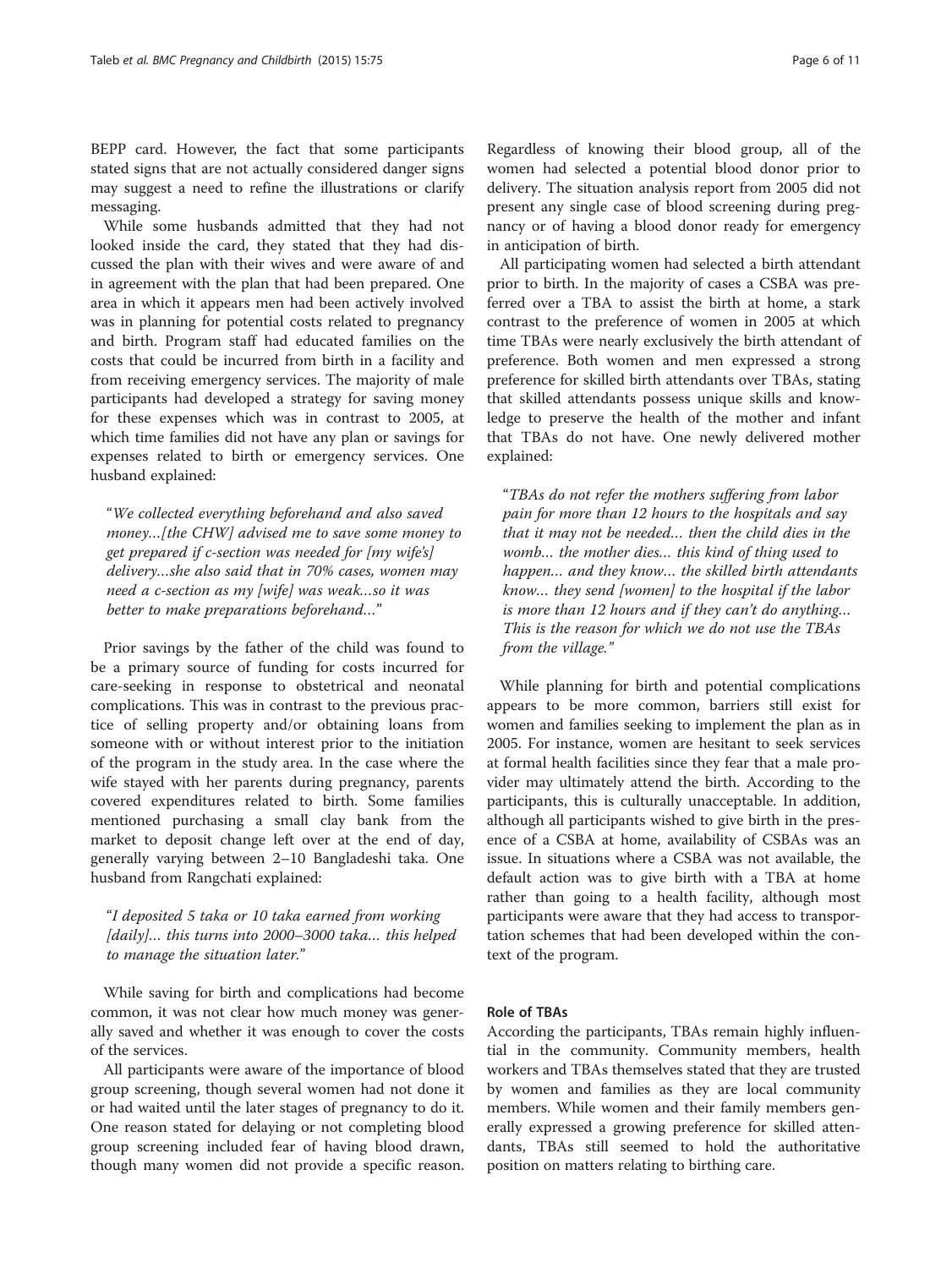The workshops conducted within the context of the program for TBAs seem to have improved their understanding of danger signs or complications during childbirth and the need to refer women to facilities for receiving skilled care. For example, some TBAs mentioned that if the baby is in a breech position they immediately refer the woman to the health facility rather than attempting to manage the complication. One TBA stated:

"I usually contact [the mother]. They call me for delivery. After I come, I call the doctor. I observe if they are healthy or sick. I try to find out if she is suffering from headache or fever, abdominal pain… after that I send her to the [family welfare visitor]."

In general, TBAs expressed that they did not feel qualified to manage these types of situations and that they refer women to skilled providers when they present with these complications.

In addition to referring women experiencing complications, the majority of TBAs also reported encouraging women to seek skilled routine care. One TBA said:

"I told [pregnant women] to do a monthly [antenatal care] checkup. I told them that if they cannot do a monthly checkup, then they should go at least once every two months. If they cannot do this, they should go 5 times in 9 months."

TBAs also reported accompanying women to the health care facilities for antenatal care, postnatal care and care at birth. TBAs said that some of the pregnant mothers showed reluctance in going to the facility as they were engaged with household chores and responsible for taking care of other children. However, they encouraged women to seek this care. According to one TBA:

"I send them to the clinic. I take them with me. If [the woman] does not listen to me, and becomes arrogant and states that they have other activities (e.g. household activities) to do [rather than having a  $check-up$ , I [make them come] with me."

Most TBAs stated that they are well connected to CSBAs, health facilities and general practitioners. They expressed satisfaction with their experiences accompanying women to health facilities and feel that they are respected by health personnel. Some TBAs were provided a card to attest that they had participated in the workshops. They perceived that they were accorded increased legitimacy when presenting this card at health facilities.

Conversely, the majority of health care providers expressed general dissatisfaction with regard to TBAs' involvement with women and reluctance to collaborate with them. According the majority of providers, TBAs give women harmful health advice, such as discouraging women from increasing their caloric intake during pregnancy in order to limit the growth of the baby under the assumption that giving birth to a larger baby would be difficult. Some providers in the public health facilities also mentioned that TBAs may be overconfident and therefore make harmful decisions. For instance, they stated that TBAs may bring women to health facilities only after having tried and failed to assist the birth, resulting in a more critical state for the woman. However, both many facility- and community-based workers agreed that these tendencies had been mitigated since the initiation of IFC program. According to them, TBAs should be more engaged in advocacy and dissemination of health-related information since they are close to the community.

TBAs overwhelmingly expressed enthusiasm in their participation in the program and a desire to work with partner NGOs to provide women information on attending antenatal care visits, postnatal care visits and household care of women and newborns. However, while the TBAs had participated in several orientation workshops, they could generally not recall the content of these sessions. They are eager to receive continued training and would like to receive instruction on appropriately identifying complications in women and newborns as well as on MNH generally.

#### Maternal and newborn health rights

In general, women and men did not understand the concept of "rights" related to MNH. Body language and "blank" looks to each other in the FGDs exhibited their unawareness of terminology related to health rights. Women laughed and asked: "Why should we have rights?" Husbands were also unaware of rights related to MNH. One of the husbands said, "Husbands give rights to the woman."

Though most of the women of this study were aware that they could receive certain maternal health services free of charge, they were generally hesitant to access these services, as they felt either they would not actually receive the services or that what they received would be of low quality. One woman described:

"After I had been to the hospital, the doctors were not giving any medicine, didn't come to visit me, I didn't have that much money… I was almost dying. Later, we had to sell our cattle and brought the money there. If we didn't give them the money, I would never have survived. After giving them the money, I got very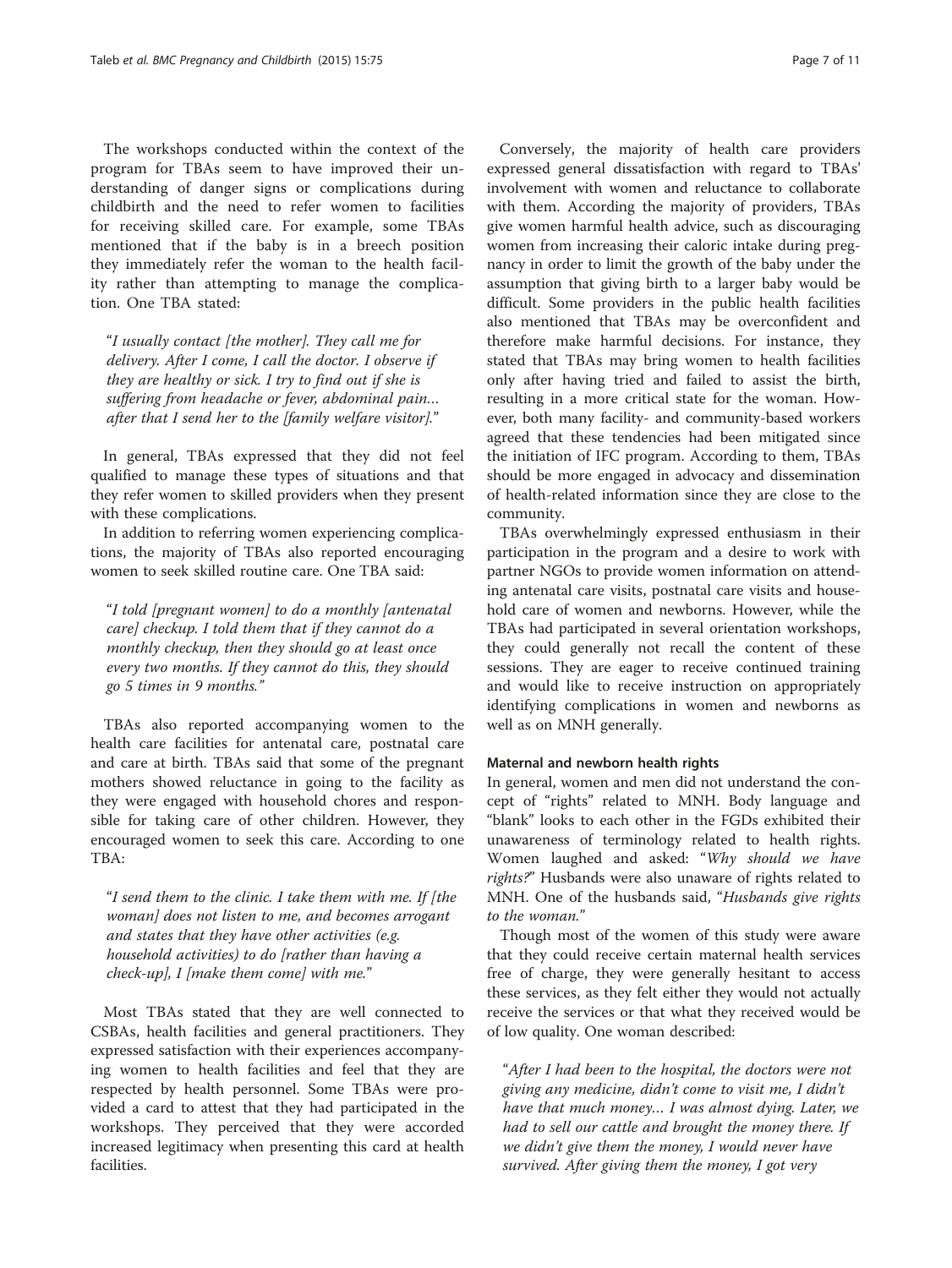generous care from them. The doctor came in every moment."

One woman went so far as to state that:

"The more money one provides, the more care s/he gets."

Although participants made a link between paying for services and their quality, in general they expressed satisfaction with the privacy at health facilities, their interactions with health care providers and services received.

On a promising note related to rights, women and men expressed their perception that interventions related to birth preparedness and complication readiness are influencing the role of women in household decision-making processes which was previously limited to male members. Interactions between women and their family members in decision-making were reported to be present in terms of seeking health care from informal or formal providers. Though women's participation in decision-making processes is reportedly increasing, informants also stated that women are still not the primary decision makers as the final decisions are made by the male members of the women's family. One woman explained:

"I told my husband [about trouble I faced] and asked him about where he would take me for care. I had to request him to take me with him… He arranged transport or sometimes the van to take me to the health care provider…My husband made decisions by himself… my mother-in-law also assisted him."

In contrast, in certain cases women stated that they would take action autonomously if their wellbeing and/ or that of their infant required it regardless of what other family members said. On women stated:

"What should one do!… if a person has to save her life, she may have to disregard others' decisions, or they should be made aware of the situation… they should be told that there were no laws before and now there exists one… so we have to follow this now."

As communication with people outside the family has increased, such as when pregnant women organize with a potential blood donor or with drivers or owners of transportation, women's capacity for care seeking and managing critical situations with more autonomy has also been augmented.

#### **Discussion**

The findings of the present study suggest that interventions aiming to affect changes surrounding social norms and practices related to MNH in the household and community can set into motion the desired evolutions. One of the most promising findings is that it appears that interventions related to birth preparedness and complication readiness have resulted in an increase in preparation, which seems to be serving to reduce the delay in deciding to seek services. Evidence as to the benefit of birth preparedness and complication readiness as an effective intervention for increasing the utilization of skilled care and in improving MNH is now fairly well established [[13-15\]](#page-10-0), and, as such is included as an accepted intervention within antenatal care [[16](#page-10-0)]. According to the situation analysis of 2005, prior to the implementation of the program women and families made few considerations in anticipation of birth and potential complications, with the exception of identifying a TBA to attend the birth at home. In contrast, this study revealed that there appears to be a more general trend now toward planning for birth and complications with participants crediting program interventions. Notably, the BEPP card had proven an effective tool for even semiliterate and illiterate populations and was well accepted by the community members, both men and women.

In addition, awareness of danger signs seems to be increasing among both men and women. However, both groups continue to cite some 'signs' which are not necessarily considered danger signs for which care should be immediately sought, such as nausea and feeling thirsty. This may be because they have confused some danger signs with common symptoms of pregnancy or postpartum. This suggests a need to reinforce communication on danger signs in the community, perhaps by also addressing common symptoms for which it is not necessary to seek care.

Moreover, there was a clear gap between awareness and action related to the identification of a blood donor in the case of postpartum hemorrhage. This is a critical action as hemorrhage remains the leading cause of maternal death and most local health facilities are not adequately equipped with a blood bank. While women were aware of the importance of planning ahead for this, some did not take these measures, and many waited until the later stages of pregnancy to prepare a blood donor. In addition to the fear of having blood drawn, this may be because there were not adequate resources available for completing the blood group-screening. Blood-group screening campaigns were conducted several times within the program, but this may not have been sufficient for the majority of women who sought no routine ANC during pregnancy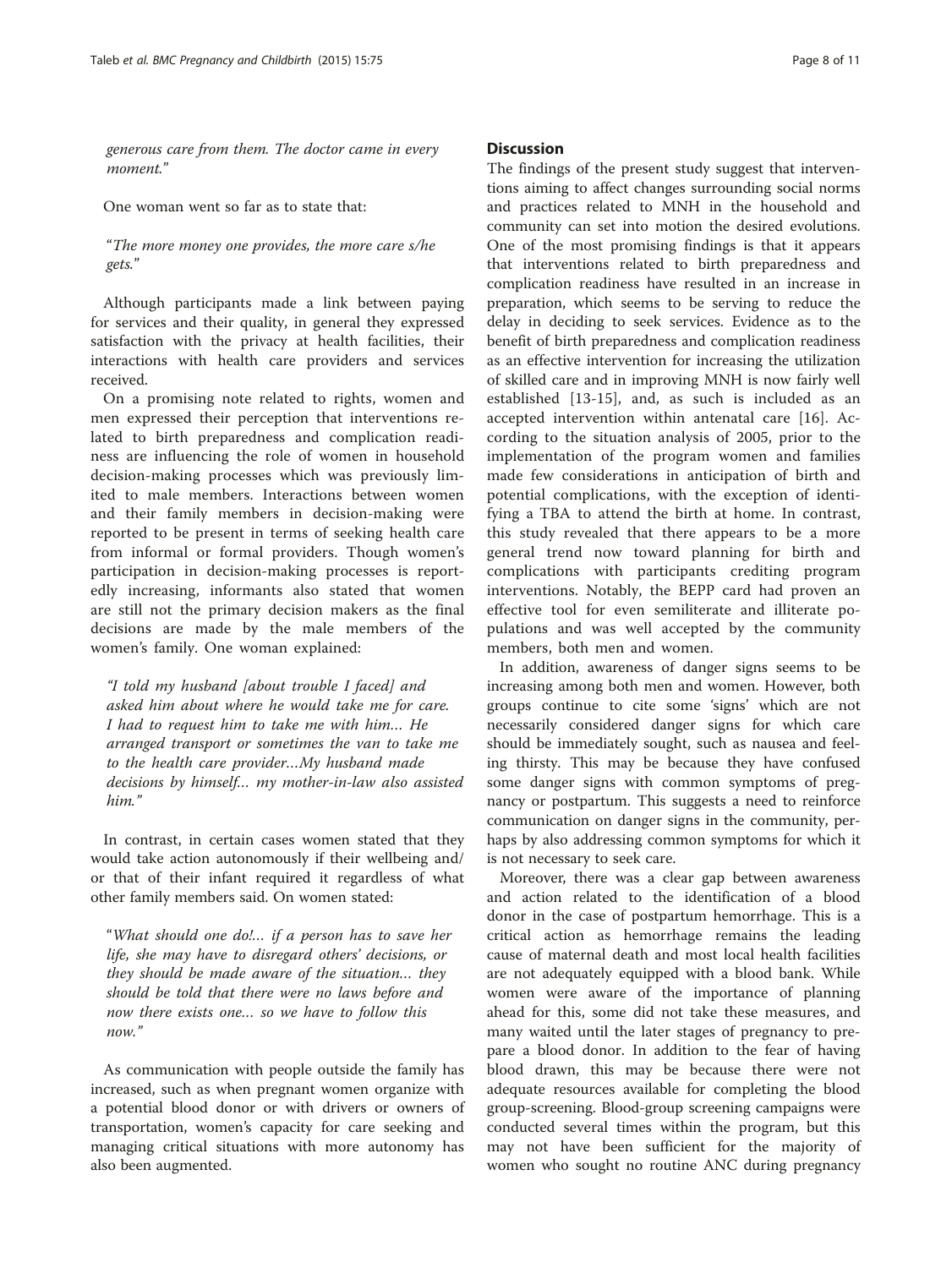and were therefore were not able to do this in a health facility.

Especially promising is the shift in birth attendant preference toward skilled care. This development is most striking in favor of choosing a CSBA to attend the birth at home, while barriers remain for women seeking facility-based care. It is estimated that providing skilled birth attendance at home could avert nearly half the number of stillbirths which occur globally and evidence has exhibited the potential of expanding skilled care to the community-level [\[17,18](#page-10-0)]. As such, Bangladesh Ministry of Health has made the strategic decision to include the expansion of CSBA coverage throughout the country as an axis of the national plan to improve MNH [\[5](#page-10-0)]. While it is unclear whether CSBA coverage will be a stopgap measure as birth is increasingly moved from the home into facilities or a long term solution, our findings suggest that meeting the need for CSBAs should be a priority as it has the greatest potential for increasing skilled attendance at birth in remote villages in the nearterm.

In order to quantify the effect that birth planning has had on increasing skilled attendance at birth, a primary indicator of the program's success, a quantitative study will be required. This study explored the issues and status regarding the process and perceptions of stakeholders on maternal health care. Participants expressed meeting continued barriers to skilled attendance, notably the lack of available CSBAs and continued social barriers to care seeking in facilities. To date there has been conflicting evidence regarding the impact of birth planning on realized skilled attendance at birth, with some studies finding an increase in skilled attendance attributable to birth preparation and other studies failing to find this correlation [\[13,15,14,19](#page-10-0)]. In Nepal, while birth preparedness was associated with an increase in knowledge, it did not impact the rate of skilled attendance at birth [[13](#page-10-0)]. In contrast, studies in India and Uganda found that women who planned for birth were more likely to give birth with a skilled attendant [\[15,20\]](#page-10-0). However, it is not yet clear which elements of birth preparedness may be most critical for increasing skilled attendance. For example, a study in Burkina Faso determined that while certain components of a birth preparedness plan, such as saving money for birth, were associated with an increase in skilled attendance at birth, other factors, including planning to give birth with a skilled attendant, were not [\[21\]](#page-10-0).

While the final evaluation of the program will measure whether the planning has resulted in a significant increase in skilled attendance, these qualitative results are already promising as planning across all components of a birth preparedness plan seem to be taking hold. Moreover, preference for skilled attendance was nearly absent in the situation analysis, with women and families

almost exclusively choosing the services of TBAs. It is reasonable to hypothesize that these changes are translating into changes in the use of skilled care.

If TBAs are able to successfully serve a new role in MNH they may contribute to overcoming both the delay in deciding to seek services and the delay in reaching services. Limited evidence suggests that integrating TBAs into the health system can contribute to increasing skilled attendance at birth and improve MNH outcomes [[22\]](#page-10-0). The fact remains that these unskilled attendants continue to assist the majority of births in the developing world and are very influential in communities. Our results suggest that TBAs are generally receptive to assuming a transition in their role, and are willing to persuade women to use skilled care for antenatal and postnatal care visits as well as during birth, and to refer women with complications to an adequately equipped health care facility. These attendants expressed a great desire to make the best decisions to improve their clients' health. However, this pillar of the programme will need to be strengthened as TBAs were overwhelmingly unable to recall to content of the workshops they had attended. In addition, it will be critical to identify a way for TBAs to be remunerated for the work that they do outside of assisting birth to compensate for the loss of wages associated with birth attendance.

In addition, in order to optimize the potential of TBAs, greater effort is required in targeting the health services, as they will be more likely to be successful in working in a new role if they have the support of health care providers and are betting integrated within the system. The staff at health facilities may serve an important function in encouraging this new and important role of TBAs, which is likely to be an uphill task since not all providers currently hold a favourable attitude toward collaborating with TBAs. In response to these observations, workshops will be held with both health care providers and TBAs to discuss their new role and meetings will be held between the two groups to facilitate integration of TBAs into the health system.

Finally, while placing maternal health within a rights context has gained momentum in the international community throughout recent years, this study highlighted some of the challenges of translating this theoretical framework into change at the ground-level. The concept of rights in Netrokona district is poorly understood generally, much less women's rights or rights related to maternal health. While women know that they should be able to access certain maternal health services free of charge, they are hesitant to do so as they feel that the quality will be low.

However, it is promising to note that interventions related to birth preparedness and complication readiness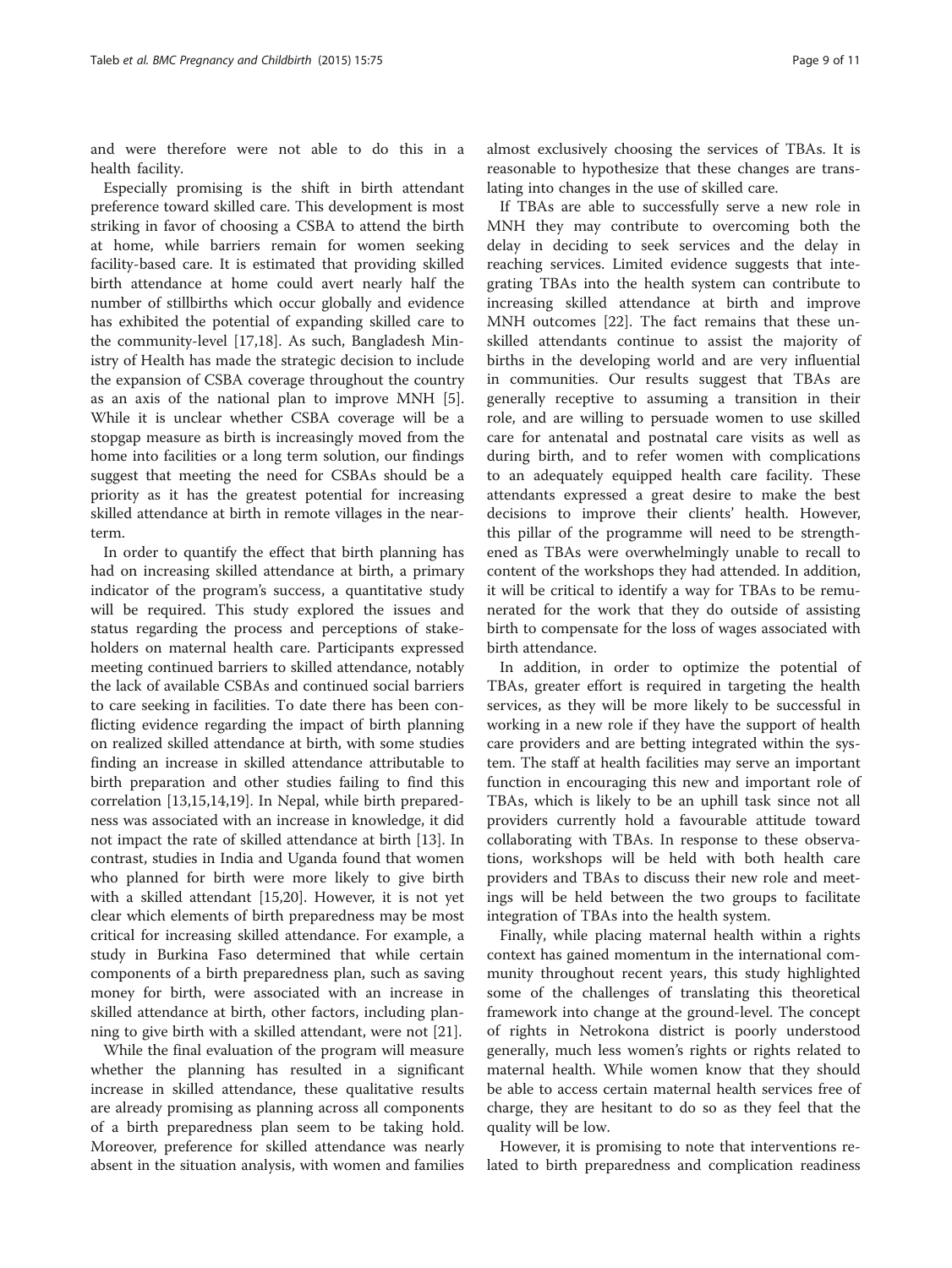seem to be contributing to promoting women's rights related to maternal health by increasing their influence over decision-making processes. Although women are still generally not the final decision makers, these data reflect a change from earlier analyses during which it was expressed that decisions related to MNH were almost exclusively made by men and, in some cases, mothers-in-law, with an absence of participation by women. As women worked privately with health workers to develop a plan for birth and emergencies, which they later shared with other household members, they became the household authority in birth preparedness and complication readiness.

Women appear to be discussing their plan for birth and potential complications with their husbands and family members, which has initiated a practice of involving pregnant women in decision-making and valuing them for the knowledge they have acquired. Though women's participation in decision-making processes was present in most cases, they are still not the primary decision makers as the final decisions are made by the male member(s) of the women's family. However, in emergencies, women are being empowered to make decisions for the wellbeing of themselves and that of their infant. It was also found that ensuring transportation beforehand to reach the health facility, choosing a person to accompany the woman and savings for emergencies also reduced dependency on male members of the family and is now allowing women to act more autonomously.

It is important to note that the results of this study suggest a greater change related to the first delay in deciding to seek care compared to the change in accessing care. This may indicate a lapse time between building the awareness required to overcome the first delay and the subsequent step in utilizing means available to seek services. It is reasonable to expect that a certain amount of time would be required to anchor the necessary knowledge and decision-making processes before women and families take the next step in using the means available to access services. Alternatively this may suggest that the current solutions put in place to overcome the second delay are not sufficient. Future evaluations will explore this in more depth.

#### Limitations

An important limitation of this study is the risk of potential response bias. There is a risk that participants have provided the perceived desirable responses, for example regarding support for the project or TBAs reporting on the degree to which they advise women to utilize health services. It will be important when carrying out future evaluations to further triangulate data to account for this risk.

An important limitation of the IFC program is that it ensures awareness building and capacity development to seek care in emergency; however, it does not provide direct health services to the people living in the remote areas. This remoteness may further contribute to discourage pregnant women to seek routine care from the facility providers or seek health care due to distance and inconvenient communication system. Future phases of the program will strengthen health services at the community-level through provision of CSBAs and through advocacy for the deployment of skilled health professionals at the health facilities.

#### Conclusion

The findings of this present study suggest that communitybased programs aiming to influence knowledge and practices can successfully initiate changes in social norms and practices related to MNH. As a result of the IFC programme in Netrokona district, women and families are beginning to plan for birth and potential complications and TBAs have started to serve a new function in MNH. Women are also participating to a much greater degree in decision-making processes. These developments are expected to contribute significantly to addressing the first two delays of the three delays model: the delay in deciding to seek care and the delay in reaching care. Future evaluations will serve to quantify the impact of program interventions and how it has contributed to the utilization of MNH services to improve the health of women and newborns.

#### **Endnote**

CSBAs are birth attendants trained over a period of 6-months in the essentials of care during pregnancy, birth and during the postpartum period and then placed directly in communities to provide services in women's homes, or in community clinics. These health workers are able to manage normal birth and are trained to refer women and newborns with complications to health facilities. They are included as part of the current national MNH strategy in Bangladesh.

#### Competing interests

The authors declare that they have no competing interests.

#### Authors' contributions

FT and JP designed the study and drafted the manuscript. NAB, CC, MA, CS and DMEH contributed to the study design and critically revised the manuscript. FT and NAA led the data collection process and coordinated field visits. DMEH, NAA and FT assisted in getting ethical approval. All of the authors read and approved the final manuscript.

#### Acknowledgements

The study was made possible through support provided by Enfants du Monde. The opinions expressed herein are those of the authors and do not necessarily reflect the views of the institutions the authors are affiliated with. The authors would like to acknowledge the contribution of the following organization to this project: PARI Trust Development. We would also like to